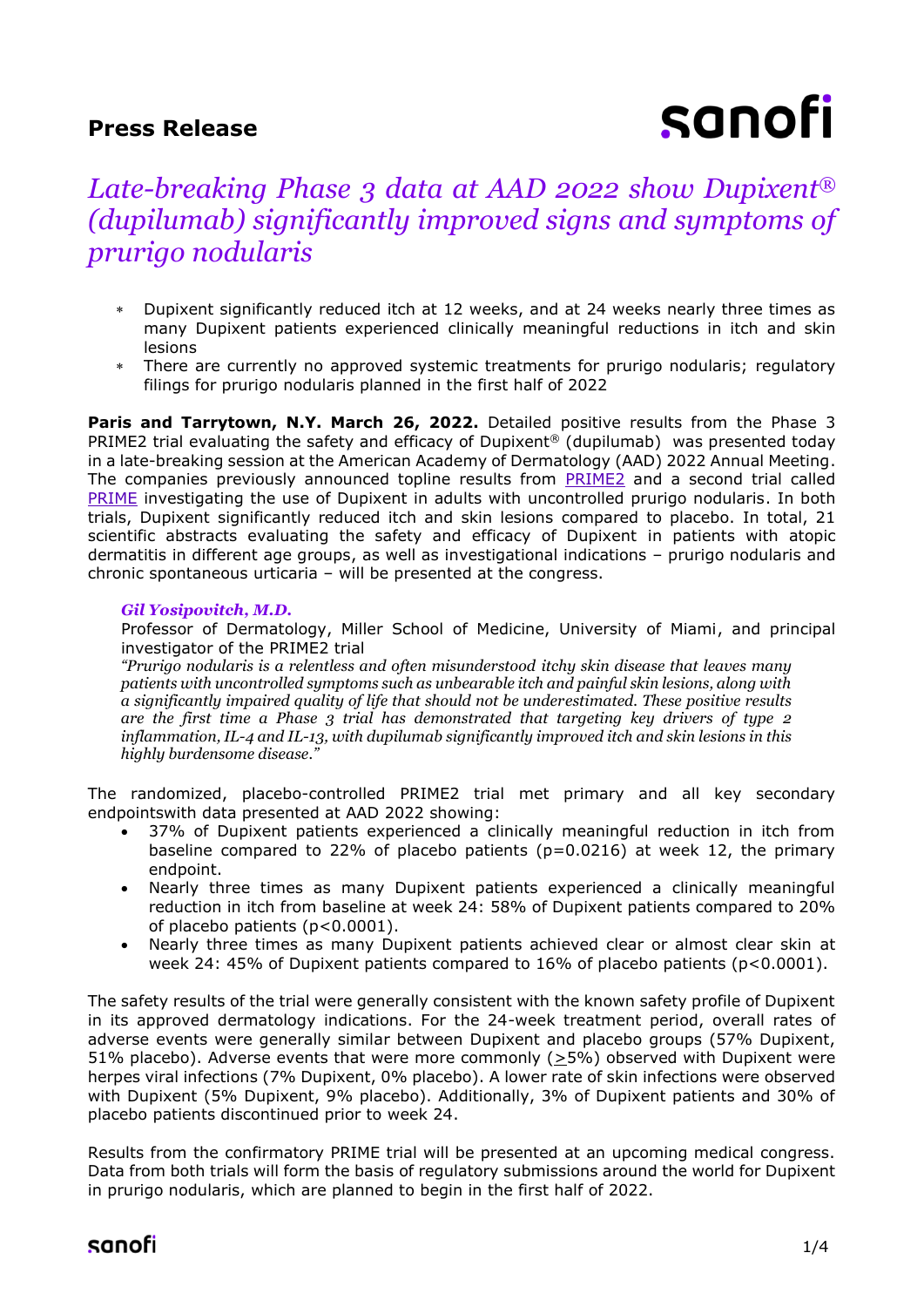The potential use of Dupixent in prurigo nodularis is currently under clinical development, and the safety and efficacy have not been fully evaluated by any regulatory authority.

#### **About Prurigo Nodularis**

People with prurigo nodularis experience intense, persistent itch, with thick skin lesions (called nodules) that can cover most of the body. Prurigo nodularis is often described as painful with burning, stinging and tingling of the skin. The impact of uncontrolled prurigo nodularis on quality of life is one of the highest among inflammatory skin diseases due to the extreme itch and is comparable to other debilitating chronic diseases that can negatively affect mental health, activities of daily living and social interactions. High-potency topical steroids are commonly prescribed but are associated with safety risks if used long term. There are approximately 75,000 people in the U.S. who are unable to control their disease with systemic therapy and are most in need of a treatment option.

#### **About the Trial**

PRIME2, part of the LIBERTY-PN PRIME clinical program, is a randomized, Phase 3, double-blind, placebo-controlled trial that evaluated the efficacy and safety of Dupixent in 160 adults with prurigo nodularis inadequately controlled with topical prescription therapies or with whom those therapies were not advisable. During the 24-week treatment period, patients received Dupixent or placebo every two weeks with or without topical treatments (low- or medium-dose topical corticosteroids or topical calcineurin inhibitors were continued if patients were using these treatments at randomization).

The primary endpoint evaluated the proportion of patients with clinically meaningful improvement in itch at week 12 (measured by a ≥4-point reduction in Worst-Itch Numeric Rating Scale [WI-NRS] of 0-10). Key secondary endpoints included the proportion of patients with clinically meaningful improvement in itch at week 24 and the proportion of patients with clear or almost clear skin at week 24 (measured by a score of 0 or 1 on the Investigator's Global Assessment PN-Stage [IGA PN-S] 0-4 scale).

#### **About Dupixent**

Dupixent is a fully human monoclonal antibody that inhibits the signaling of the interleukin-4 (IL-4) and interleukin-13 (IL-13) pathways and is not an immunosuppressant. IL-4 and IL-13 are key and central drivers of the type 2 inflammation that plays a major role in atopic dermatitis, asthma and chronic rhinosinusitis with nasal polyposis (CRSwNP).

Dupixent is currently approved in the U.S., Europe, Japan and other countries around the world for use in specific patients with moderate-to-severe atopic dermatitis, as well as certain patients with asthma or CRSwNP in different age populations. Dupixent is also approved in one or more of these indications in more than 60 countries around the world and more than 400,000 patients have been treated globally.

#### **Dupilumab Development Program**

Dupilumab is being jointly developed by Sanofi and Regeneron under a global collaboration agreement. To date, dupilumab has been studied in more than 60 clinical trials involving more than 10,000 patients with various chronic diseases driven in part by type 2 inflammation.

In addition to the currently approved indications, Sanofi and Regeneron are studying dupilumab in a broad range of diseases driven by type 2 inflammation or other allergic processes, including prurigo nodularis (Phase 3), pediatric atopic dermatitis (6 months to 5 years of age, Phase 3), hand and foot atopic dermatitis (Phase 3), eosinophilic esophagitis (Phase 3), chronic spontaneous urticaria (Phase 3), bullous pemphigoid (Phase 3), chronic inducible urticaria-cold (Phase 3), chronic obstructive pulmonary disease with evidence of type 2 inflammation (Phase 3), chronic rhinosinusitis without nasal polyposis (Phase 3), allergic fungal rhinosinusitis (Phase 3), allergic bronchopulmonary aspergillosis (Phase 3) and peanut allergy (Phase 2). These potential uses of dupilumab are currently under clinical investigation, and the safety and efficacy in these conditions have not been fully evaluated by any regulatory authority.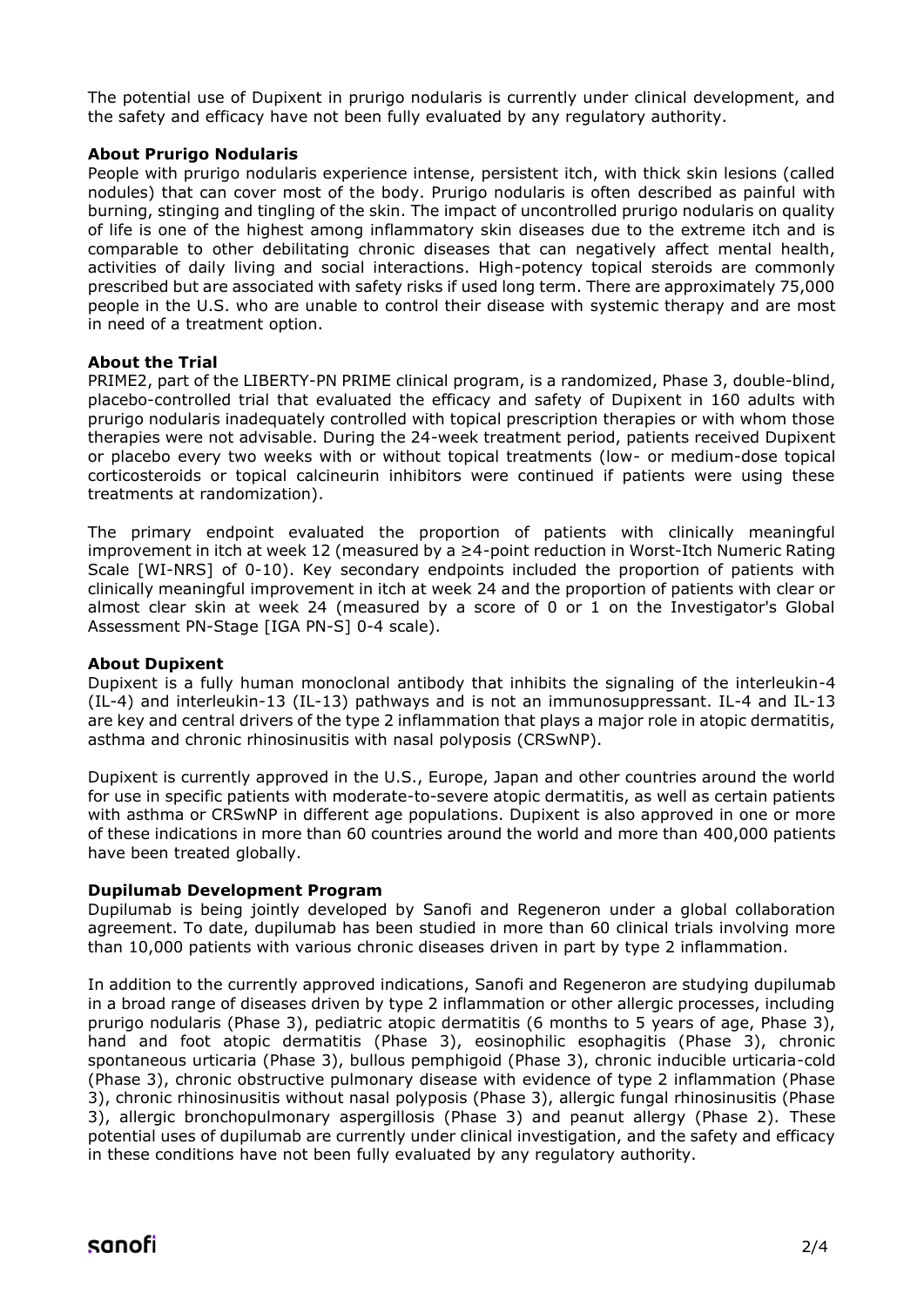#### **About Regeneron**

Regeneron (NASDAQ: REGN) is a leading biotechnology company that invents life-transforming medicines for people with serious diseases. Founded and led for over 30 years by physicianscientists, our unique ability to repeatedly and consistently translate science into medicine has led to nine FDA-approved treatments and numerous product candidates in development, almost all of which were homegrown in our laboratories. Our medicines and pipeline are designed to help patients with eye diseases, allergic and inflammatory diseases, cancer, cardiovascular and metabolic diseases, pain, hematologic conditions, infectious diseases and rare diseases.

Regeneron is accelerating and improving the traditional drug development process through our proprietary *VelociSuite* technologies, such as *VelocImmune*, which uses unique genetically humanized mice to produce optimized fully human antibodies and bispecific antibodies, and through ambitious research initiatives such as the Regeneron Genetics Center, which is conducting one of the largest genetics sequencing efforts in the world.

For additional information about the company, please visit [www.regeneron.com](http://www.regeneron.com/) or follow @Regeneron on Twitter.

#### *About Sanofi*

We are an innovative global healthcare company, driven by one purpose: we chase the miracles of science to improve people's lives. Our team, across some 100 countries, is dedicated to transforming the practice of medicine by working to turn the impossible into the possible. We provide potentially life-changing treatment options and life-saving vaccine protection to millions of people globally, while putting sustainability and social responsibility at the center of our ambitions.

Sanofi is listed on EURONEXT: SAN and NASDAQ: SNY

*Sanofi Media Relations* **Sally Bain** | + 1 617 834 6026 | [sally.bain@sanofi.com](mailto:sally.bain@sanofi.com)

#### *Sanofi Investor Relations*

**Eva Schaefer-Jansen** | + 33 7 86 80 56 39 | [eva.schaefer-jansen@sanofi.com](mailto:eva.schaefer-jansen@sanofi.com) **Arnaud Delépine** | + 33 06 73 69 36 93 | [arnaud.delepine@sanofi.com](mailto:arnaud.delepine@sanofi.com) **Corentine Driancourt** | + 33 06 40 56 92 | [corentine.driancourt@sanofi.com](mailto:corentine.driancourt@sanofi.com) **Felix Lauscher** | + 1 908 612 7239 | [felix.lauscher@sanofi.com](mailto:felix.lauscher@sanofi.com) **Priya Nanduri** | [priya.nanduri@sanofi.com](mailto:priya.nanduri@sanofi.com) **Nathalie Pham** | + 33 07 85 93 30 17 | [nathalie.pham@sanofi.com](mailto:nathalie.pham@sanofi.com)

*Regeneron Media Relations* **Hannah Kwagh** | + 1 914 847 6314 [| hannah.kwagh@regeneron.com](mailto:hannah.kwagh@regeneron.com)

*Regeneron Investor Relations* **Vesna Tosic** | + 914 847 5443 | [vesna.tosic@regeneron.com](mailto:vesna.tosic@regeneron.com)

#### **Sanofi Forward-Looking Statements**

This press release contains forward-looking statements as defined in the Private Securities Litigation Reform Act of 1995, as amended. Forward-looking statements are statements that are not historical facts. These statements include projections and estimates regarding the marketing and other potential of the product, or regarding potential future revenues from the product. Forward-looking statements are generally identified by the words "expects", "anticipates", "believes", "intends", "estimates", "plans" and similar expressions. Although Sanofi's management believes that the expectations reflected in such forward-looking statements are reasonable, investors are cautioned that forward-looking information and statements are subject to various risks and uncertainties, many of which are difficult to predict and generally beyond the control of Sanofi, that could cause actual results and developments to differ materially from those expressed in, or implied or projected by, the forward-looking information and statements. These risks and uncertainties include among other things, unexpected regulatory actions or delays, or government regulation generally, that could affect the availability or commercial potential of the product, the fact that product may not be commercially successful, the uncertainties inherent in research and development, including future clinical data and analysis of existing clinical data relating to the product, including post marketing, unexpected safety, quality or manufacturing issues, competition in general, risks associated with intellectual property and any related future litigation and the ultimate outcome of such litigation, and volatile economic and market conditions, and the impact that COVID-19 will have on us, our customers, suppliers, vendors, and other business partners, and the financial condition of any one of them, as well as on our employees and on the global economy as a whole. Any material effect of COVID-19 on any of the foregoing could also adversely impact us. This situation is changing rapidly and additional impacts may arise of which we are not currently aware and may exacerbate other previously identified risks. The risks and uncertainties also include the uncertainties discussed or identified in the public filings with the SEC and the AMF made by Sanofi, including those listed under "Risk Factors" and "Cautionary Statement Regarding Forward-Looking Statements" in Sanofi's annual report on Form 20-F for the year ended December 31, 2021. Other than as required by applicable law, Sanofi does not undertake any obligation to update or revise any forward-looking information or statements.